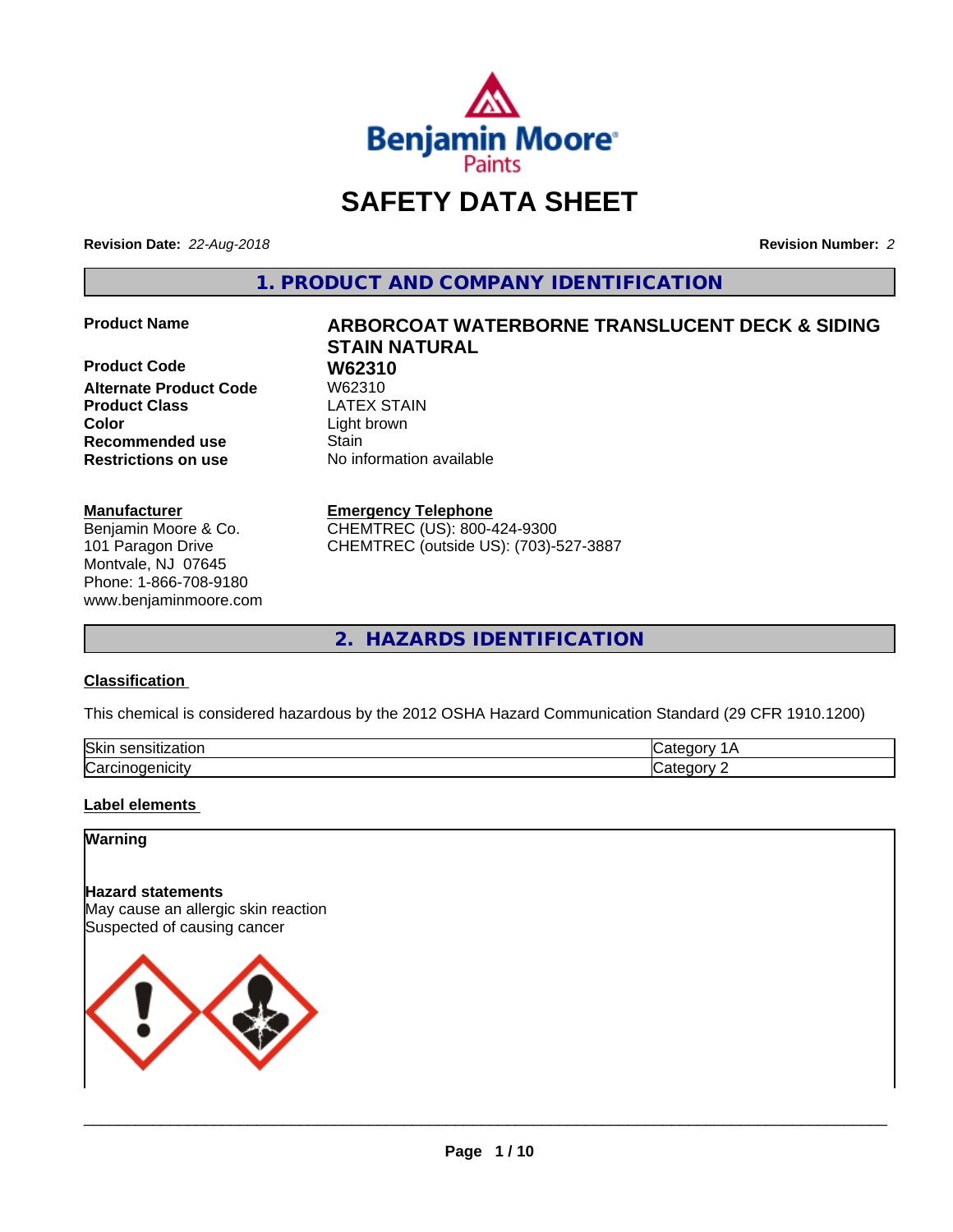#### **Appearance** liquid

**Odor** little or no odor

#### **Precautionary Statements - Prevention**

Obtain special instructions before use Do not handle until all safety precautions have been read and understood Use personal protective equipment as required Avoid breathing dust/fume/gas/mist/vapors/spray Contaminated work clothing should not be allowed out of the workplace Wear protective gloves

#### **Precautionary Statements - Response**

IF exposed or concerned: Get medical advice/attention **Skin** IF ON SKIN: Wash with plenty of soap and water

If skin irritation or rash occurs: Get medical advice/attention Wash contaminated clothing before reuse

#### **Precautionary Statements - Storage**

Store locked up

#### **Precautionary Statements - Disposal**

Dispose of contents/container to an approved waste disposal plant

#### **Hazards not otherwise classified (HNOC)**

Not applicable

#### **Other information**

No information available

| 3. COMPOSITION INFORMATION ON COMPONENTS                                         |             |          |  |
|----------------------------------------------------------------------------------|-------------|----------|--|
| <b>Chemical name</b>                                                             | CAS No.     | Weight-% |  |
| Silica, amorphous                                                                | 7631-86-9   |          |  |
| Ethanol, 2-(2-butoxyethoxy)-                                                     | 112-34-5    |          |  |
| Poly(oxy-1,2-ethanediyl),<br>.alpha.-[3-[3-(2H-benzotriazol-2-yl)-5-(1,1-dimeth] | 104810-48-2 | 0.5      |  |
| ylethyl)-4-hydroxyphenyl]-1-oxopropyl]-.omega.-h<br>ydroxy-                      |             |          |  |

| vui vxv-                                           |             |     |
|----------------------------------------------------|-------------|-----|
| Decanedioic acid.                                  | 41556-26-7  | 0.5 |
| bis(1,2,2,6,6-pentamethyl-4-piperidinyl) ester     |             |     |
| Urea, N-(3,4-dichlorophenyl)-N,N-dimethyl-         | 330-54-1    | 0.5 |
| Poly(oxy-1,2-ethanediyl),                          | 104810-47-1 | 0.5 |
| alpha.-[3-[3-(2H-benzotriazol-2-yl)-5-(1,1-dimeth. |             |     |
| ylethyl)-4-hydroxyphenyl]-1-oxopropyl]-.omega.-[   |             |     |
| 3-[3-(2H-benzotriazol-2-yl)-5-(1,1-dimethylethyl)- |             |     |
| 4-hydroxyphenyl]-1-oxoprop                         |             |     |
| Ammonium hydroxide                                 | 1336-21-6   | 0.5 |
| Carbamic acid, butyl-, 3-iodo-2-propynyl ester     | 55406-53-6  | 0.5 |

#### **4. FIRST AID MEASURES**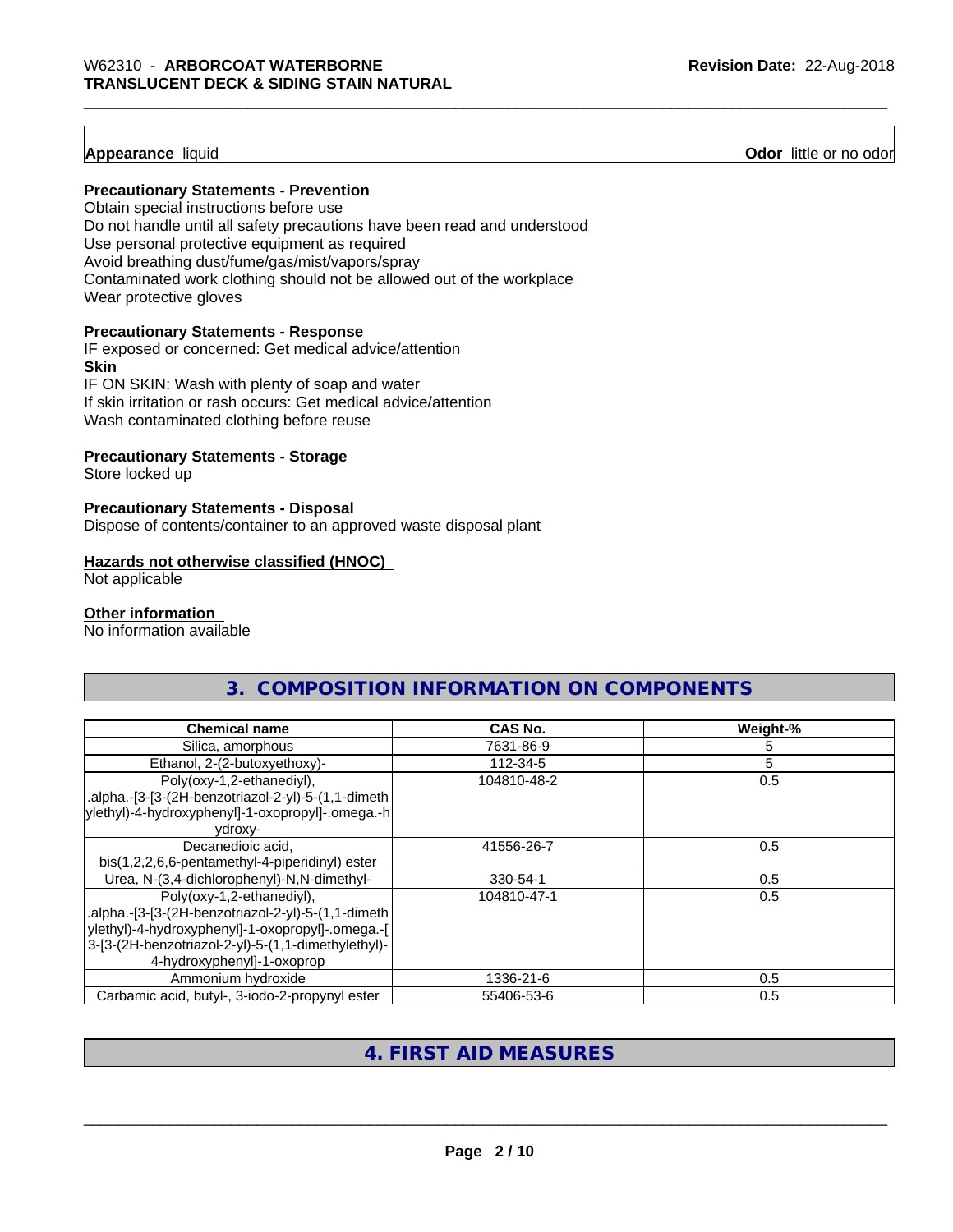| <b>General Advice</b>                            | No hazards which require special first aid measures.                                                                                                                                                                                |  |
|--------------------------------------------------|-------------------------------------------------------------------------------------------------------------------------------------------------------------------------------------------------------------------------------------|--|
| <b>Eye Contact</b>                               | Rinse thoroughly with plenty of water for at least 15 minutes and consult a<br>physician.                                                                                                                                           |  |
| <b>Skin Contact</b>                              | Wash off immediately with soap and plenty of water while removing all<br>contaminated clothes and shoes. If skin irritation persists, call a physician. Wash<br>clothing before reuse. Destroy contaminated articles such as shoes. |  |
| <b>Inhalation</b>                                | Move to fresh air. If symptoms persist, call a physician.                                                                                                                                                                           |  |
| Ingestion                                        | Clean mouth with water and afterwards drink plenty of water. Consult a physician<br>if necessary.                                                                                                                                   |  |
| <b>Most Important</b><br><b>Symptoms/Effects</b> | May cause allergic skin reaction.                                                                                                                                                                                                   |  |
| <b>Notes To Physician</b>                        | Treat symptomatically.                                                                                                                                                                                                              |  |
|                                                  | 5. FIRE-FIGHTING MEASURES                                                                                                                                                                                                           |  |

| <b>Suitable Extinguishing Media</b>                                                                                   | Use extinguishing measures that are appropriate to local<br>circumstances and the surrounding environment.                                   |
|-----------------------------------------------------------------------------------------------------------------------|----------------------------------------------------------------------------------------------------------------------------------------------|
| <b>Protective Equipment And Precautions For</b><br><b>Firefighters</b>                                                | As in any fire, wear self-contained breathing apparatus<br>pressure-demand, MSHA/NIOSH (approved or equivalent)<br>and full protective gear. |
| <b>Specific Hazards Arising From The Chemical</b>                                                                     | Closed containers may rupture if exposed to fire or<br>extreme heat.                                                                         |
| <b>Sensitivity To Mechanical Impact</b>                                                                               | No                                                                                                                                           |
| <b>Sensitivity To Static Discharge</b>                                                                                | No                                                                                                                                           |
| <b>Flash Point Data</b><br>Flash Point (°F)<br>Flash Point (°C)<br><b>Method</b><br><b>Flammability Limits In Air</b> | Not applicable<br>Not applicable<br>Not applicable                                                                                           |
| Lower flammability limit:<br><b>Upper flammability limit:</b>                                                         | Not applicable<br>Not applicable                                                                                                             |
| Flammability: 0<br><b>NFPA</b><br>Health: 1                                                                           | <b>Instability: 0</b><br><b>Special: Not Applicable</b>                                                                                      |
| <b>NFPA Legend</b><br>0 - Not Hazardous<br>1 - Slightly<br>2 - Moderate<br>3 - High<br>4 - Severe                     |                                                                                                                                              |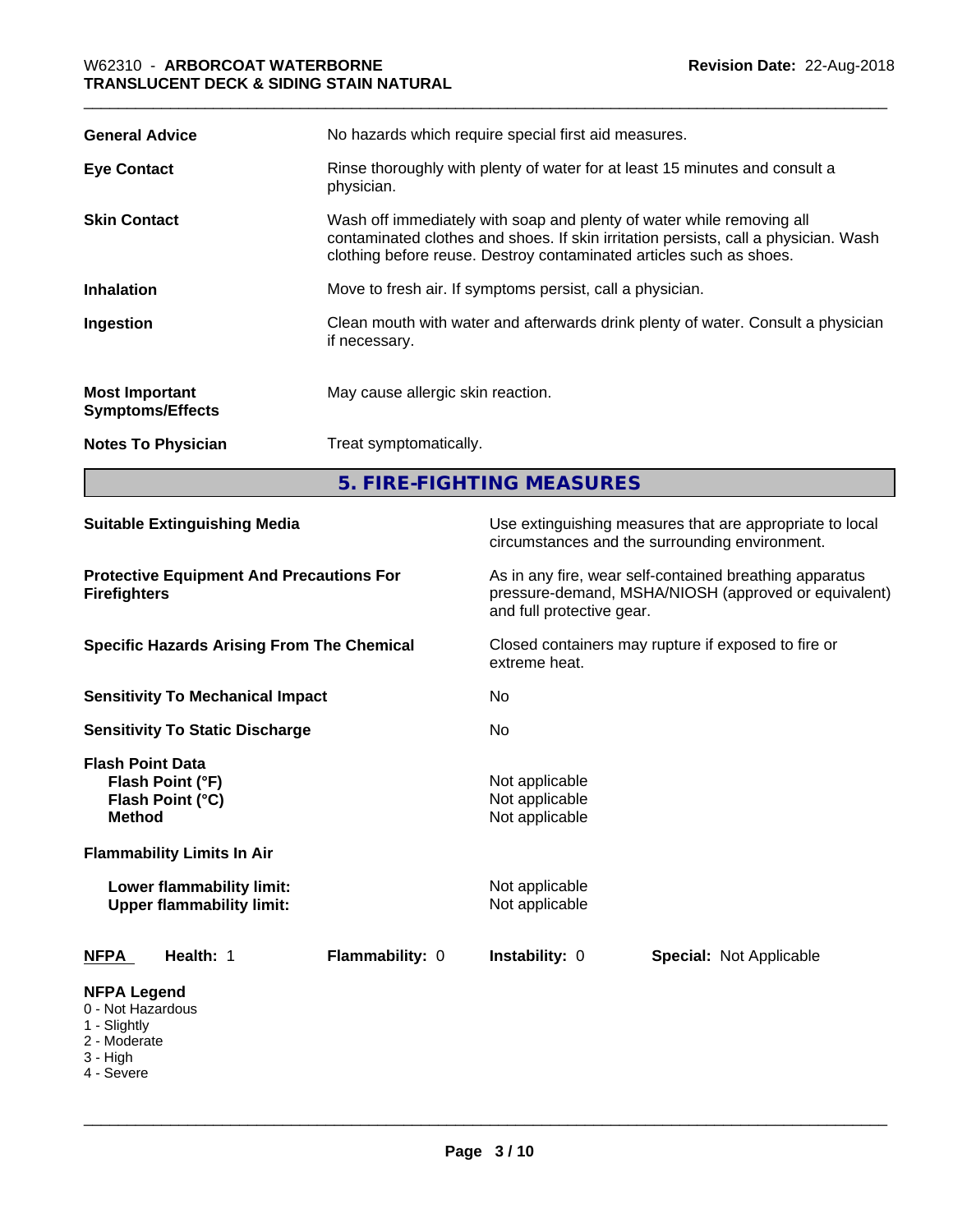*The ratings assigned are only suggested ratings, the contractor/employer has ultimate responsibilities for NFPA ratings where this system is used.*

*Additional information regarding the NFPA rating system is available from the National Fire Protection Agency (NFPA) at www.nfpa.org.*

#### **6. ACCIDENTAL RELEASE MEASURES**

| <b>Personal Precautions</b>      | Avoid contact with skin, eyes and clothing. Ensure adequate ventilation.                                                                                                         |
|----------------------------------|----------------------------------------------------------------------------------------------------------------------------------------------------------------------------------|
| <b>Other Information</b>         | Prevent further leakage or spillage if safe to do so.                                                                                                                            |
| <b>Environmental precautions</b> | See Section 12 for additional Ecological Information.                                                                                                                            |
| <b>Methods for Cleaning Up</b>   | Soak up with inert absorbent material. Sweep up and shovel into suitable<br>containers for disposal.                                                                             |
|                                  | 7. HANDLING AND STORAGE                                                                                                                                                          |
| Handling                         | Avoid contact with skin, eyes and clothing. Avoid breathing vapors, spray mists or<br>sanding dust. In case of insufficient ventilation, wear suitable respiratory<br>equipment. |
| <b>Storage</b>                   | Keep container tightly closed. Keep out of the reach of children.                                                                                                                |
| <b>Incompatible Materials</b>    | No information available                                                                                                                                                         |

#### **8. EXPOSURE CONTROLS/PERSONAL PROTECTION**

#### **Exposure Limits**

| <b>Chemical name</b>                       | <b>ACGIH TLV</b>           | <b>OSHA PEL</b> |
|--------------------------------------------|----------------------------|-----------------|
| Silica, amorphous                          | N/E                        | 20 mppcf - TWA  |
|                                            |                            |                 |
| Ethanol. 2-(2-butoxyethoxy)-               | 10 ppm - TWA               | N/E             |
| Urea, N-(3,4-dichlorophenyl)-N,N-dimethyl- | 10 mg/m <sup>3</sup> - TWA | N/E             |

#### **Legend**

ACGIH - American Conference of Governmental Industrial Hygienists Exposure Limits OSHA - Occupational Safety & Health Administration Exposure Limits N/E - Not Established

| <b>Engineering Measures</b>                                                                                                   | Ensure adequate ventilation, especially in confined areas.                                                                                                  |
|-------------------------------------------------------------------------------------------------------------------------------|-------------------------------------------------------------------------------------------------------------------------------------------------------------|
| <b>Personal Protective Equipment</b><br><b>Eye/Face Protection</b><br><b>Skin Protection</b><br><b>Respiratory Protection</b> | Safety glasses with side-shields.<br>Protective gloves and impervious clothing.<br>In case of insufficient ventilation wear suitable respiratory equipment. |
| <b>Hygiene Measures</b>                                                                                                       | Avoid contact with skin, eyes and clothing. Remove and wash contaminated<br>clothing before re-use. Wash thoroughly after handling.                         |

## **9. PHYSICAL AND CHEMICAL PROPERTIES**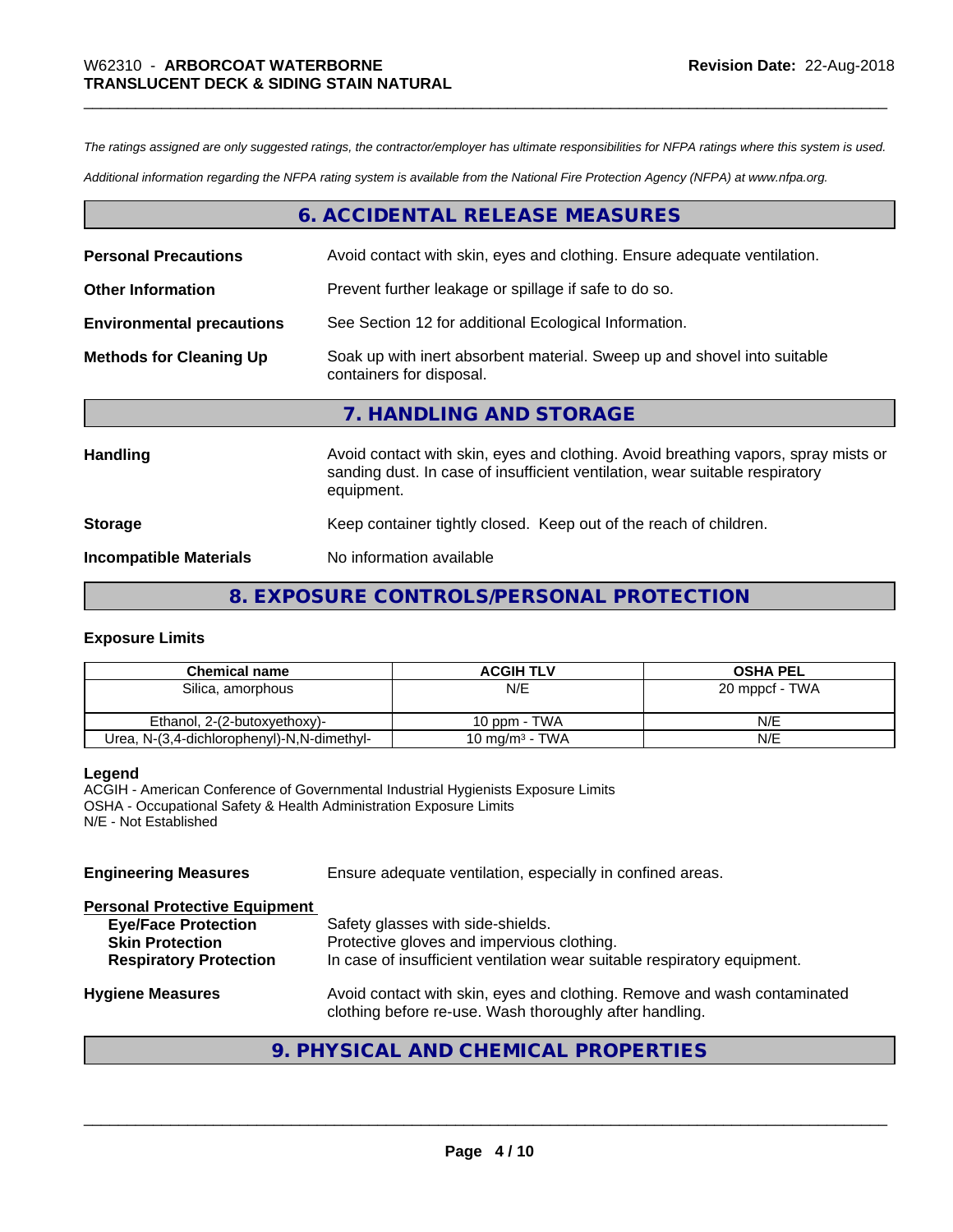**Appearance** liquid **and a limitation of the contract of the contract of the contract of the contract of the contract of the contract of the contract of the contract of the contract of the contract of the contract of the c Odor Threshold** No information available **Density (Ibs/gal)** 8.4 - 8.8<br> **Specific Gravity** 8.4 - 8.8 **Specific Gravity pH pH**  $\blacksquare$ **Viscosity (cps)** No information available in the Viscosity (cps) **Solubility(ies)** No information available **Water solubility** No information available **Evaporation Rate No information available No information available Vapor pressure @20 °C (kPa)** No information available **Vapor density No information available No** information available **Wt. % Solids** 25 - 35 **Vol. % Solids** 25 - 35 Wt. % Volatiles **Vol. % Volatiles** 65 - 75 **VOC Regulatory Limit (g/L)** < 100 **Boiling Point (°F)** 212 **Boiling Point (°C)** 100<br> **Preezing Point (°F)** 32 **Freezing Point (°F) Freezing Point (°C)** 0 **Flash Point (°F)** Not applicable **Flash Point (°C)** Not applicable **Method**<br> **Flammability (solid, gas)**<br> **Commability (solid, gas)**<br>
Mot applicable **Flammability (solid, gas)**<br> **Upper flammability limit:**<br>
Upper flammability limit:<br>  $\begin{array}{ccc}\n\bullet & \bullet & \bullet \\
\bullet & \bullet & \bullet\n\end{array}$ **Upper flammability limit:**<br> **Lower flammability limit:**<br>
Not applicable<br>
Not applicable **Lower flammability limit:**<br> **Autoianition Temperature (°F)** Not applicable Not applicable not a Not applicable **Autoignition Temperature (°F) Autoignition Temperature (°C)** No information available **Decomposition Temperature (°F)** No information available **Decomposition Temperature (°C)** No information available **Partition coefficient** No information available

little or no odor

#### **10. STABILITY AND REACTIVITY**

| <b>Reactivity</b>                         | Not Applicable                           |
|-------------------------------------------|------------------------------------------|
| <b>Chemical Stability</b>                 | Stable under normal conditions.          |
| <b>Conditions to avoid</b>                | Prevent from freezing.                   |
| <b>Incompatible Materials</b>             | No materials to be especially mentioned. |
| <b>Hazardous Decomposition Products</b>   | None under normal use.                   |
| <b>Possibility of hazardous reactions</b> | None under normal conditions of use.     |

#### **11. TOXICOLOGICAL INFORMATION**

**Product Information**

**Information on likely routes of exposure**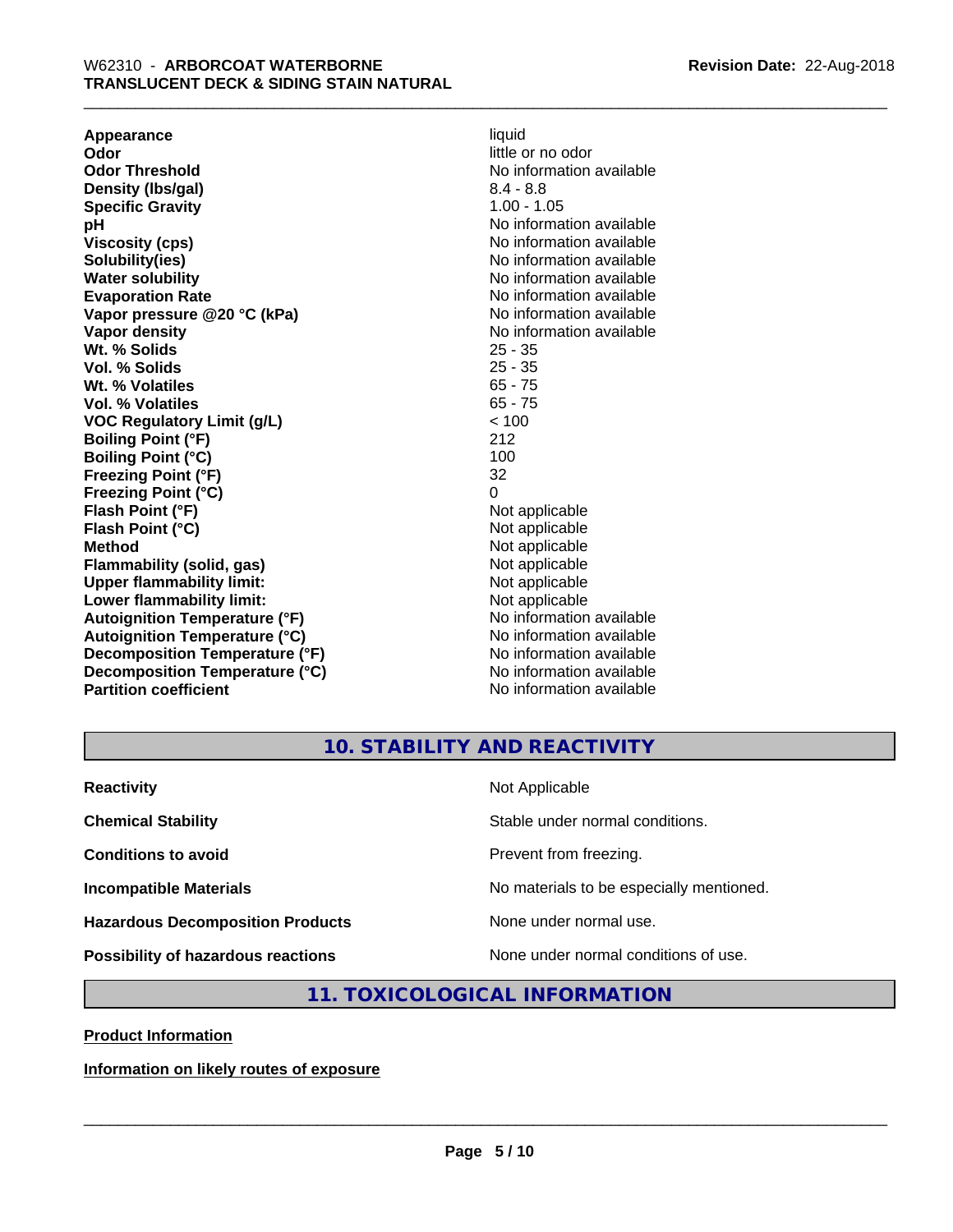| <b>Principal Routes of Exposure</b> | Eye contact, skin contact and inhalation.                                                                       |
|-------------------------------------|-----------------------------------------------------------------------------------------------------------------|
| <b>Acute Toxicity</b>               |                                                                                                                 |
| <b>Product Information</b>          | No information available                                                                                        |
|                                     | Symptoms related to the physical, chemical and toxicological characteristics                                    |
| <b>Symptoms</b>                     | No information available                                                                                        |
|                                     | Delayed and immediate effects as well as chronic effects from short and long-term exposure                      |
| Eye contact                         | May cause slight irritation.                                                                                    |
| <b>Skin contact</b>                 | Substance may cause slight skin irritation. Prolonged or repeated contact may dry<br>skin and cause irritation. |
| <b>Inhalation</b>                   | May cause irritation of respiratory tract.                                                                      |
| Ingestion                           | Ingestion may cause gastrointestinal irritation, nausea, vomiting and diarrhea.                                 |
| <b>Sensitization</b>                | May cause an allergic skin reaction                                                                             |
| <b>Neurological Effects</b>         | No information available.                                                                                       |
| <b>Mutagenic Effects</b>            | No information available.                                                                                       |
| <b>Reproductive Effects</b>         | No information available.                                                                                       |
| <b>Developmental Effects</b>        | No information available.                                                                                       |
| <b>Target organ effects</b>         | No information available.                                                                                       |
| <b>STOT - single exposure</b>       | No information available.                                                                                       |
| <b>STOT - repeated exposure</b>     | No information available.                                                                                       |
| Other adverse effects               | No information available.                                                                                       |
| <b>Aspiration Hazard</b>            | No information available                                                                                        |

**Numerical measures of toxicity**

**The following values are calculated based on chapter 3.1 of the GHS document**

| ATEmix (oral)                        | 220036      |
|--------------------------------------|-------------|
| ATEmix (dermal)                      | 94078 mg/kg |
| <b>ATEmix (inhalation-dust/mist)</b> | 426 ma/L    |

#### **Component Information**

Silica, amorphous LD50 Oral: > 5000 mg/kg (Rat) LD50 Dermal: 2,000 mg/kg (Rabbit) LC50 Inhalation (Dust): > 2 mg/L Ethanol, 2-(2-butoxyethoxy)- LD50 Oral: 3384 mg/kg (Rat) LD50 Dermal: 2700 mg/kg (Rabbit) Poly(oxy-1,2-ethanediyl), .alpha.-[3-[3-(2H-benzotriazol-2-yl)-5-(1,1-dimethylethyl)-4-hydroxyphenyl]-1-oxopropyl]-.omega.-hydroxy- Sensitization May cause sensitization by skin contact Decanedioic acid, bis(1,2,2,6,6-pentamethyl-4-piperidinyl) ester Sensitization May cause sensitization by skin contact Urea, N-(3,4-dichlorophenyl)-N,N-dimethyl- LD50 Oral: 1017 mg/kg (Rat) LD50 Dermal: > 5000 mg/kg (Rat) Poly(oxy-1,2-ethanediyl),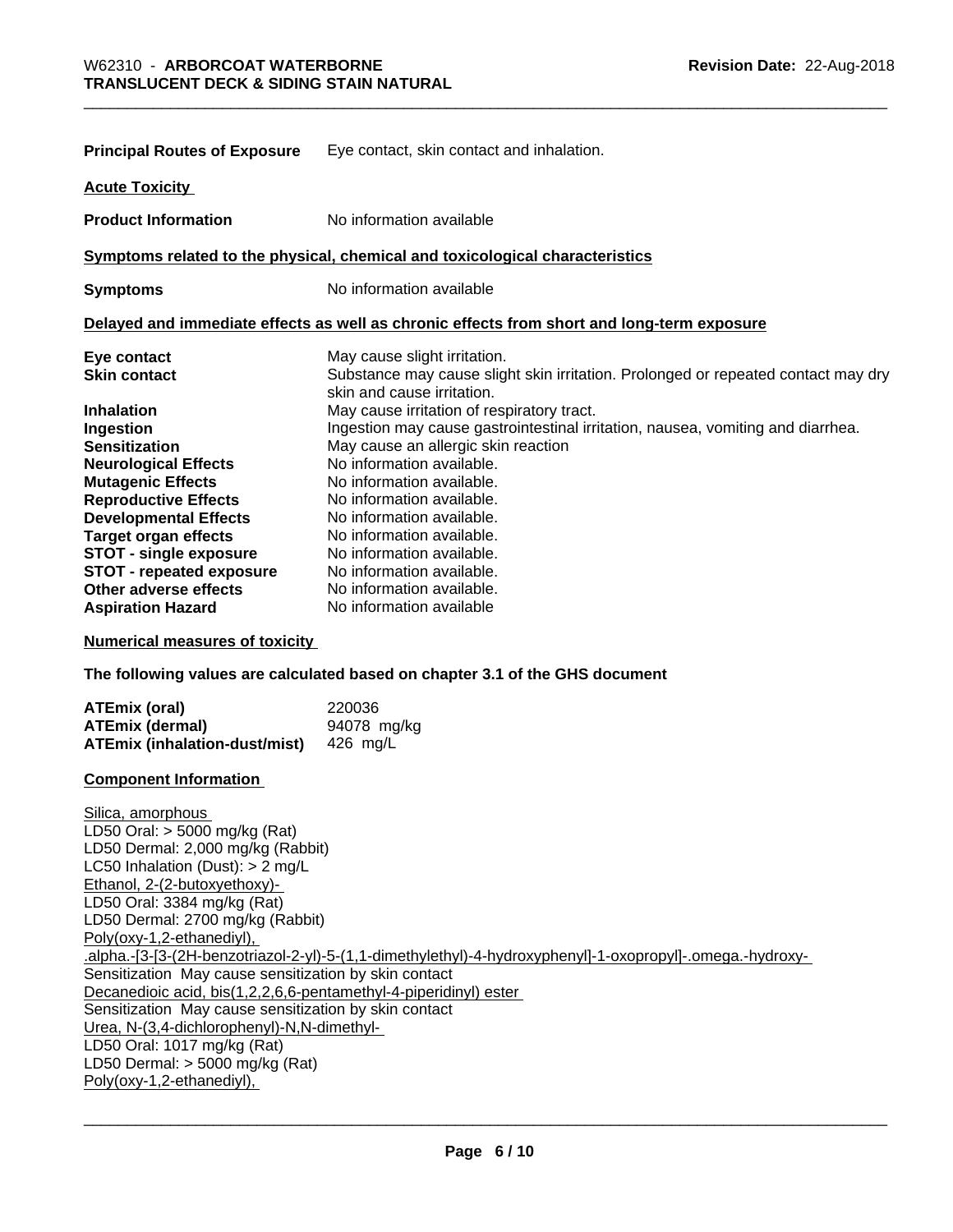.alpha.-[3-[3-(2H-benzotriazol-2-yl)-5-(1,1-dimethylethyl)-4-hydroxyphenyl]-1-oxopropyl]-.omega.-[3-[3-(2H-benzotriaz ol-2-yl)-5-(1,1-dimethylethyl)-4-hydroxyphenyl]-1-oxoprop Sensitization May cause sensitization by skin contact Ammonium hydroxide LD50 Oral: 350 mg/kg (Rat)

#### **Carcinogenicity**

*Limited evidence of a carcinogenic effect.*

#### **Legend**

IARC - International Agency for Research on Cancer NTP - National Toxicity Program OSHA - Occupational Safety & Health Administration

**12. ECOLOGICAL INFORMATION**

#### **Ecotoxicity Effects**

The environmental impact of this product has not been fully investigated.

#### **Product Information**

#### **Acute Toxicity to Fish**

No information available

#### **Acute Toxicity to Aquatic Invertebrates**

No information available

#### **Acute Toxicity to Aquatic Plants**

No information available

#### **Persistence / Degradability**

No information available.

#### **Bioaccumulation**

No information available.

#### **Mobility in Environmental Media**

No information available.

#### **Ozone**

No information available

#### **Component Information**

#### **Acute Toxicity to Fish**

Urea, N-(3,4-dichlorophenyl)-N,N-dimethyl- LC50: 3.5 mg/L (Rainbow Trout - 96 hr.) Carbamic acid, butyl-, 3-iodo-2-propynyl ester LC50: 230 µg/L (Bluegill sunfish - 96 hr.)

#### **Acute Toxicity to Aquatic Invertebrates**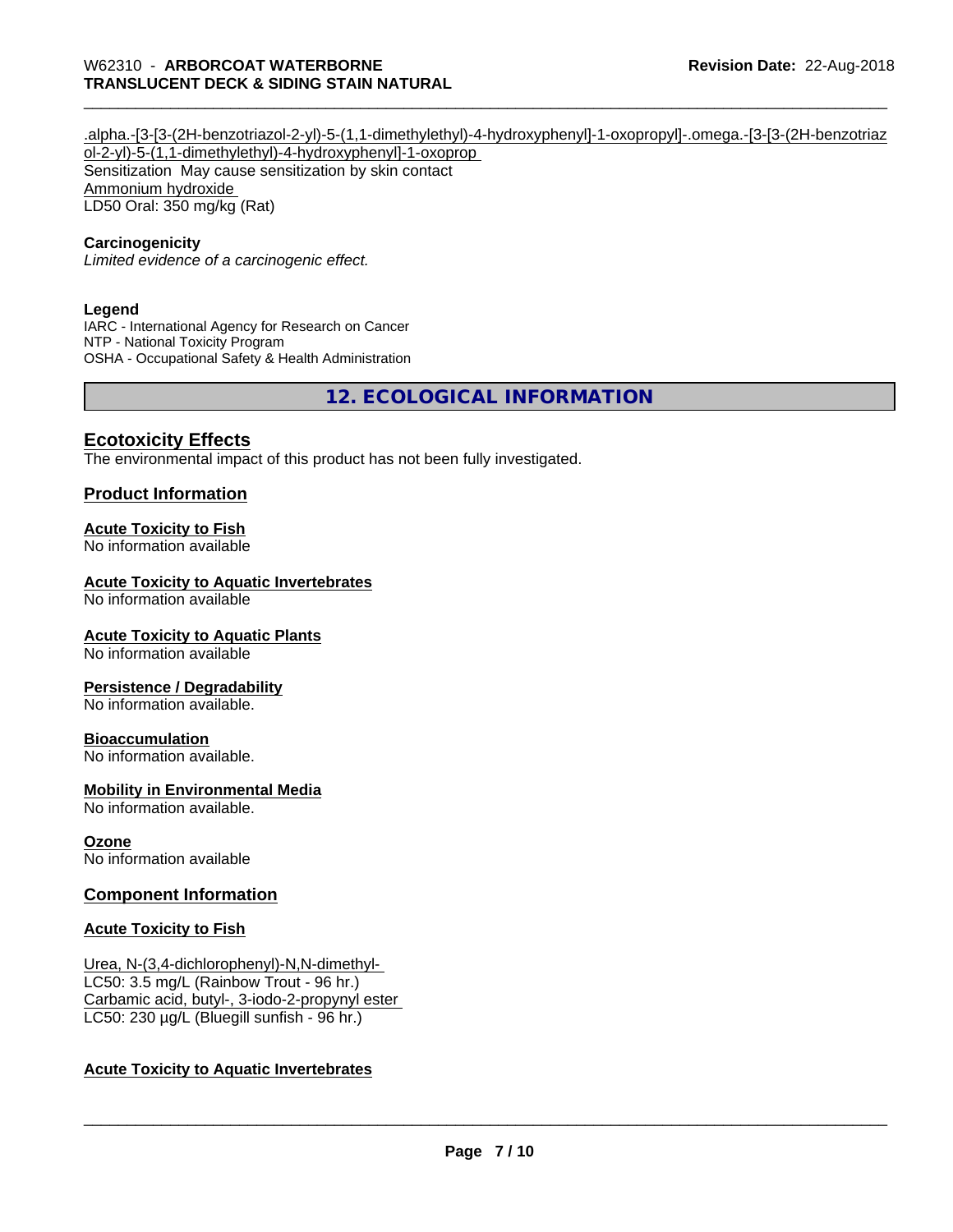#### Ethanol, 2-(2-butoxyethoxy)- EC50: 100 mg/L (Daphnia - 48 hr.)

#### **Acute Toxicity to Aquatic Plants**

No information available

|                              | 13. DISPOSAL CONSIDERATIONS                                                                                                                                                                                               |
|------------------------------|---------------------------------------------------------------------------------------------------------------------------------------------------------------------------------------------------------------------------|
| <b>Waste Disposal Method</b> | Dispose of in accordance with federal, state, and local regulations. Local<br>requirements may vary, consult your sanitation department or state-designated<br>environmental protection agency for more disposal options. |
|                              | 14. TRANSPORT INFORMATION                                                                                                                                                                                                 |
| <b>DOT</b>                   | Not regulated                                                                                                                                                                                                             |
| <b>ICAO / IATA</b>           | Not regulated                                                                                                                                                                                                             |
| <b>IMDG / IMO</b>            | Not regulated                                                                                                                                                                                                             |
|                              | <b>15. REGULATORY INFORMATION</b>                                                                                                                                                                                         |

## **International Inventories**

| <b>TSCA: United States</b> | Yes - All components are listed or exempt. |
|----------------------------|--------------------------------------------|
| <b>DSL: Canada</b>         | Yes - All components are listed or exempt. |

#### **Federal Regulations**

#### **SARA 311/312 hazardous categorization**

| Acute health hazard               | Yes |
|-----------------------------------|-----|
| Chronic Health Hazard             | Yes |
| Fire hazard                       | Nο  |
| Sudden release of pressure hazard | Nο  |
| Reactive Hazard                   | N٥  |

#### **SARA 313**

Section 313 of Title III of the Superfund Amendments and Reauthorization Act of 1986 (SARA). This product contains a chemical or chemicals which are subject to the reporting requirements of the Act and Title 40 of the Code of Federal Regulations, Part 372:

| Chemical name                | <b>CAS No.</b> | Weight-% | <b>CERCLA/SARA 313</b>     |
|------------------------------|----------------|----------|----------------------------|
| Ethanol, 2-(2-butoxyethoxy)- | 112-34-5       |          | (de minimis concentration) |

 $\overline{\phantom{a}}$  ,  $\overline{\phantom{a}}$  ,  $\overline{\phantom{a}}$  ,  $\overline{\phantom{a}}$  ,  $\overline{\phantom{a}}$  ,  $\overline{\phantom{a}}$  ,  $\overline{\phantom{a}}$  ,  $\overline{\phantom{a}}$  ,  $\overline{\phantom{a}}$  ,  $\overline{\phantom{a}}$  ,  $\overline{\phantom{a}}$  ,  $\overline{\phantom{a}}$  ,  $\overline{\phantom{a}}$  ,  $\overline{\phantom{a}}$  ,  $\overline{\phantom{a}}$  ,  $\overline{\phantom{a}}$ 

## **Clean Air Act,Section 112 Hazardous Air Pollutants (HAPs) (see 40 CFR 61)**

This product contains the following HAPs: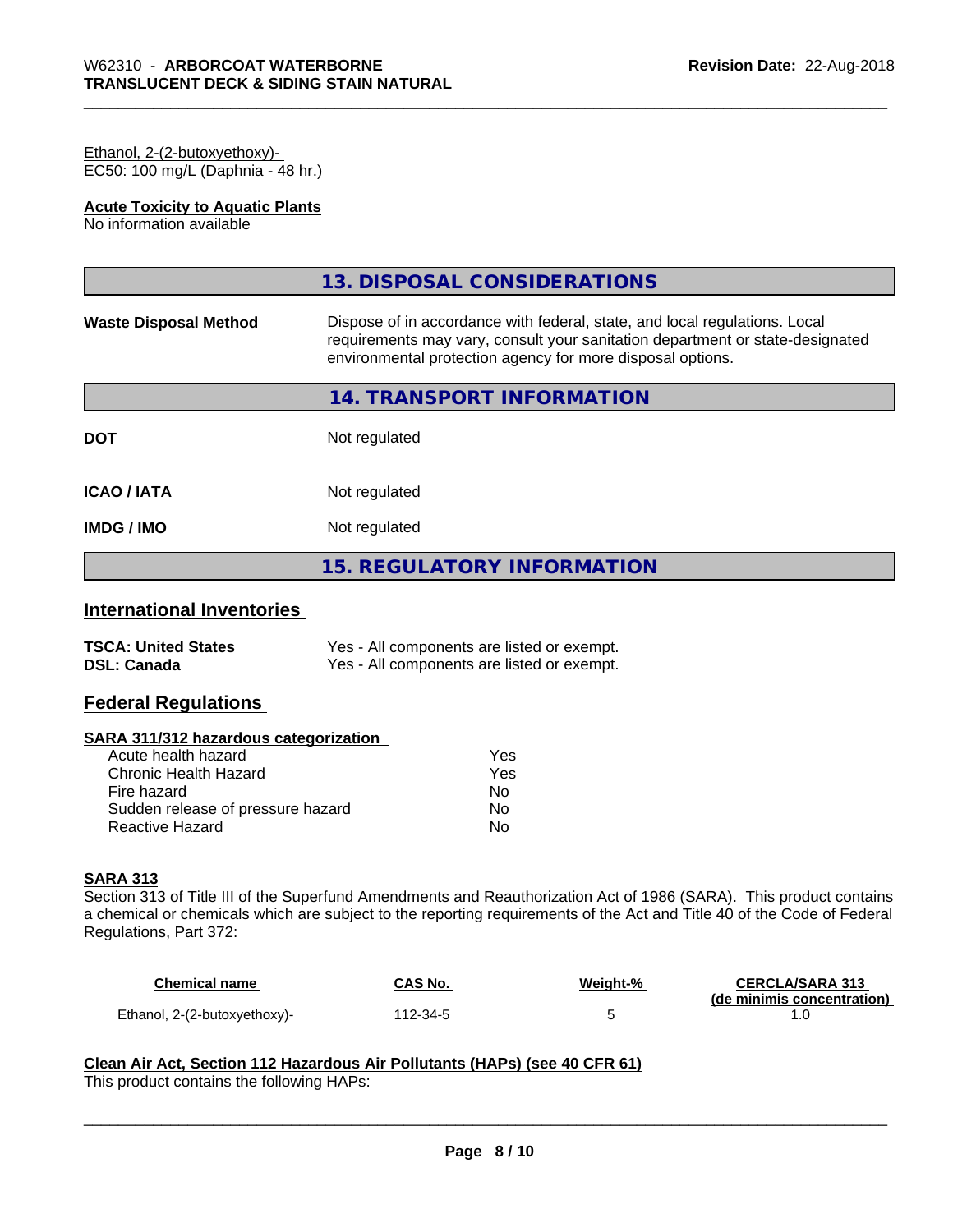*None*

#### **US State Regulations**

#### **California Proposition 65**

**A WARNING:** Cancer and Reproductive Harm– www.P65warnings.ca.gov

#### **State Right-to-Know**

| <b>Chemical name</b>                 | <b>Massachusetts</b> | <b>New Jersey</b> | Pennsylvania |
|--------------------------------------|----------------------|-------------------|--------------|
| Silica, amorphous                    |                      |                   |              |
| Ethanol, 2-(2-butoxyethoxy)-         |                      |                   |              |
| Urea.                                |                      |                   |              |
| N-(3,4-dichlorophenyl)-N,N-dimethyl- |                      |                   |              |
| Carbamic acid, butyl-,               |                      |                   |              |
| 3-iodo-2-propynyl ester              |                      |                   |              |

#### **Legend**

X - Listed

## **16. OTHER INFORMATION**

| HMIS | Health: 1* | <b>Flammability: 0</b> | <b>Reactivity: 0 PPE: -</b> |  |
|------|------------|------------------------|-----------------------------|--|
|      |            |                        |                             |  |

#### **HMIS Legend**

- 0 Minimal Hazard
- 1 Slight Hazard
- 2 Moderate Hazard
- 3 Serious Hazard
- 4 Severe Hazard
- \* Chronic Hazard

X - Consult your supervisor or S.O.P. for "Special" handling instructions.

*Note: The PPE rating has intentionally been left blank. Choose appropriate PPE that will protect employees from the hazards the material will present under the actual normal conditions of use.*

*Caution: HMISÒ ratings are based on a 0-4 rating scale, with 0 representing minimal hazards or risks, and 4 representing significant hazards or risks. Although HMISÒ ratings are not required on MSDSs under 29 CFR 1910.1200, the preparer, has chosen to provide them. HMISÒ ratings are to be used only in conjunction with a fully implemented HMISÒ program by workers who have received appropriate HMISÒ training. HMISÒ is a registered trade and service mark of the NPCA. HMISÒ materials may be purchased exclusively from J. J. Keller (800) 327-6868.*

 **WARNING!** If you scrape, sand, or remove old paint, you may release lead dust. LEAD IS TOXIC. EXPOSURE TO LEAD DUST CAN CAUSE SERIOUS ILLNESS, SUCH AS BRAIN DAMAGE, ESPECIALLY IN CHILDREN. PREGNANT WOMEN SHOULD ALSO AVOID EXPOSURE.Wear a NIOSH approved respirator to control lead exposure. Clean up carefully with a HEPA vacuum and a wet mop. Before you start, find out how to protect yourself and your family by contacting the National Lead Information Hotline at 1-800-424-LEAD or log on to www.epa.gov/lead.

**Prepared By** Product Stewardship Department